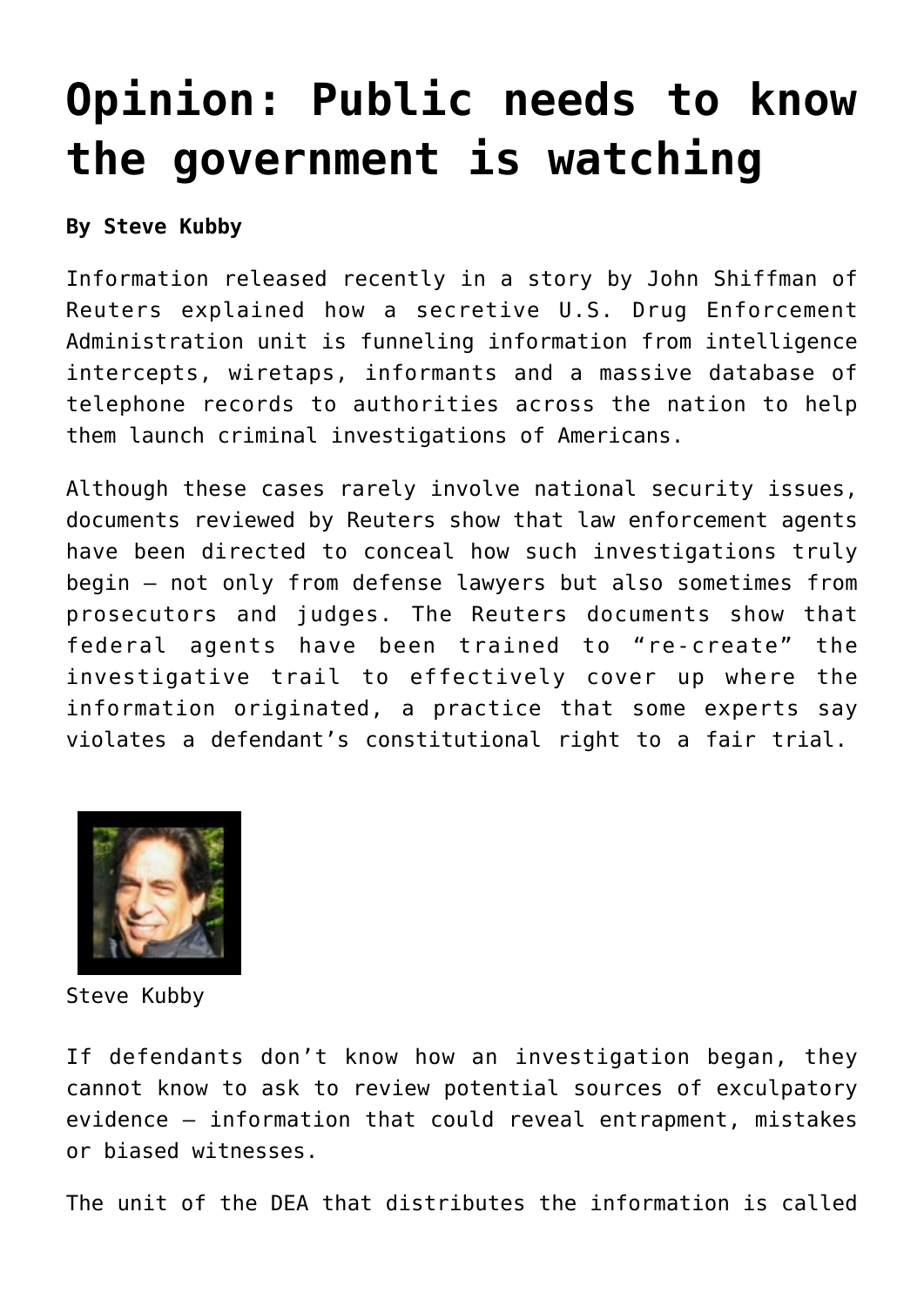the Special Operations Division, or SOD. Two dozen partner agencies comprise the unit, including the FBI, CIA, NSA, Internal Revenue Service and the Department of Homeland Security. It was created in 1994 to combat Latin American drug cartels and has grown from several dozen employees to several hundred.

Today, much of the SOD's work is classified, and officials asked that its precise location in Virginia not be revealed. The documents reviewed by Reuters are marked "Law Enforcement Sensitive," a government categorization that is meant to keep them confidential.

"Remember that the utilization of SOD cannot be revealed or discussed in any investigative function," a document presented to agents reads. The document specifically directs agents to omit the SOD's involvement from investigative reports, affidavits, discussions with prosecutors and courtroom testimony. Agents are instructed to then use "normal investigative techniques to recreate the information provided by SOD."

With these new revelations by Reuters about the DEA's secret SOD program, we can see how any of us can be targeted  $-$  in secret – by agents who are trained to trigger a criminal investigation against anyone.

It happened to me and my family and it can happen to you as well. In our case, we believe we would never have been investigated had it not been for an anonymous letter sent to South Lake Tahoe law enforcement on July 2, 1998, during the final months of my campaign as the Libertarian Party nominee for governor of California.

According to former *Auburn Journal* City Editor Patrick McCartney, this anonymous letter may not have caught the attention of the North Tahoe Drug Task Force were it not for two key fabrications: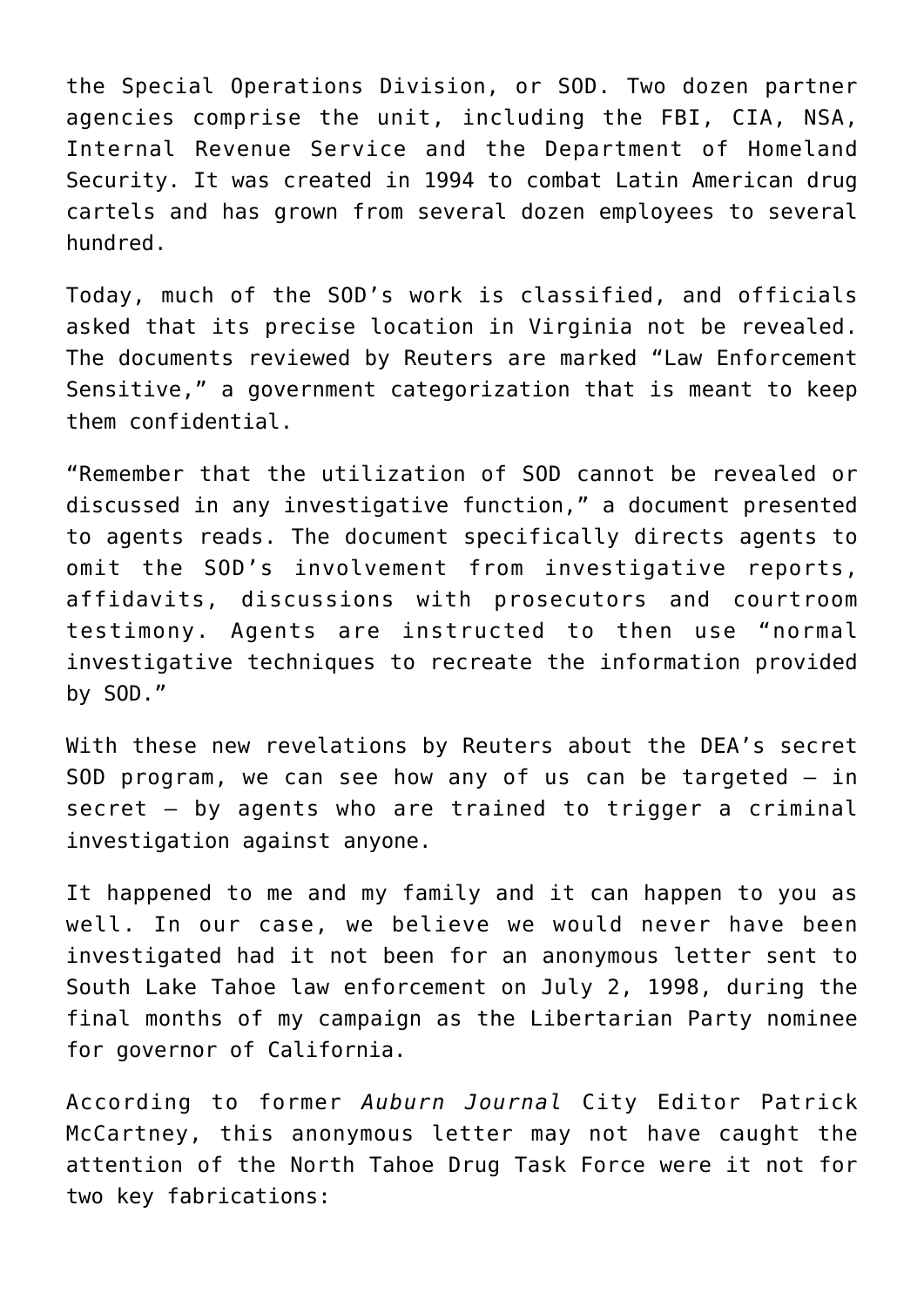"First the letter claimed the authorities could 'expect to find 1,500 to 2,000 plants.' The exaggeration could have been a deliberate lie to pique the interest of federal DEA members of the Tahoe task force. For it is well known in criminal-justice circles that federal prosecutors are only interested in pursuing cases involving more than 500 or 1,000 plants in some jurisdictions.

"And then the second fabrication, one conceivably meant to play on the justice system's responsibility for protecting children from harm.'The other word going around is that he believes it is helpful to give pot to his two year old daughter on a regular basis.' What allegation could outrage a police officer more than the thought that some zealot would force marijuana on his child?

"The anonymous letter that launched the Kubby investigation was replete with innuendo and rumor, and overly aware of 'the astonishing fact that this person is running for California governor!

"Did the task force seek to confirm the allegation that Kubby was selling marijuana to support himself and his political campaign? No. The narcotics officers never sought to buy marijuana from Kubby. They never stopped anyone leaving the Kubby home and searched for marijuana. They never observed any trafficking activity whatsoever."

As a result of this anonymous letter, which we now believe was created by the DEA's SOD program, our family was subjected to a home invasion of 21 heavily armed officers, our accounts cleaned out, our office equipment seized, resulting in us becoming bankrupted, and charged with 19 felonies that would have resulted in sentences of 40 years to life had we been convicted. Thankfully a jury acquitted my wife. The jury refused to convict me on the marijuana charges, but I was convicted of felony possession of a mushroom stem and peyote button found in our guest bedroom.